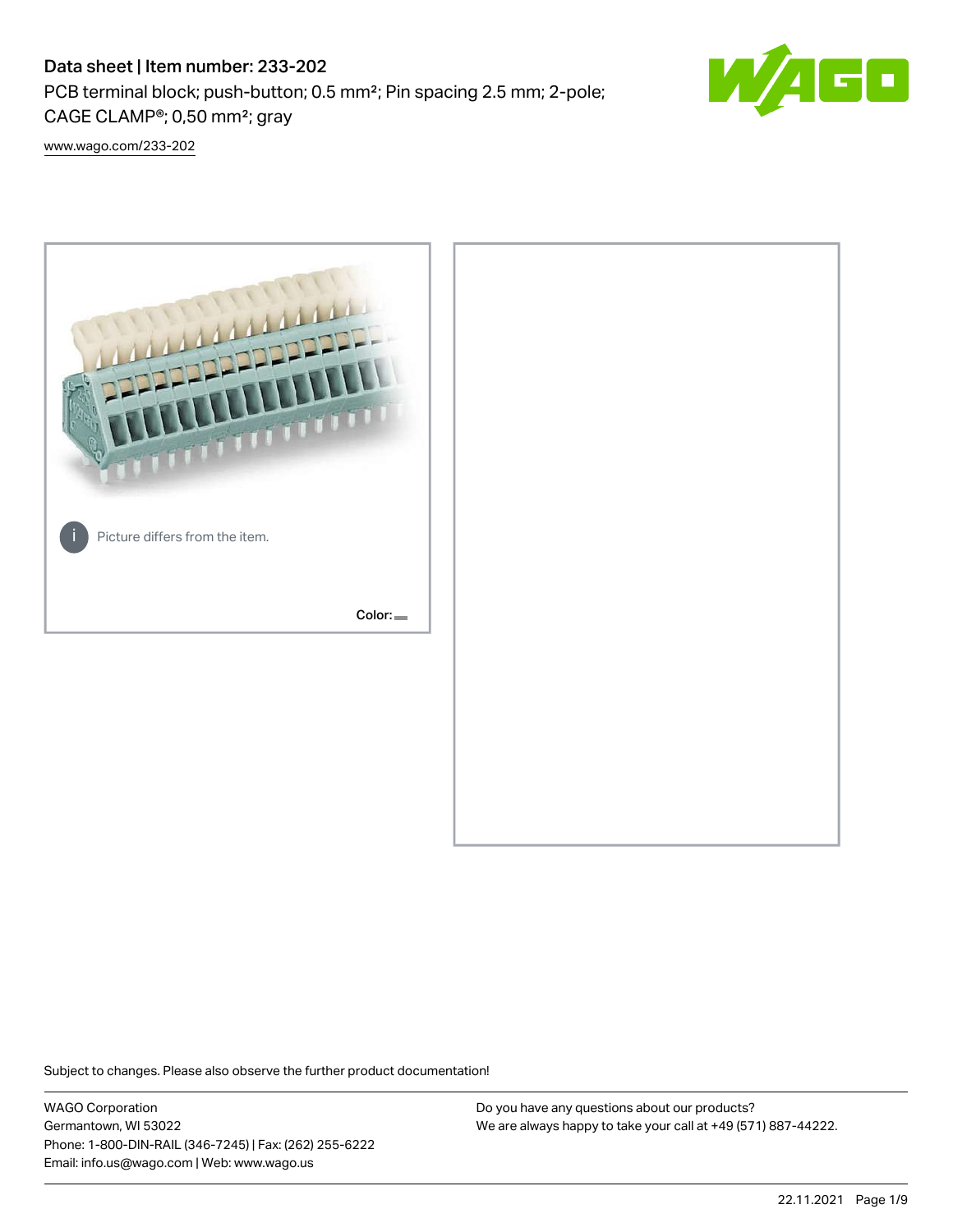

Dimensions in mm

 $L =$  (pole no. x pin spacing) + 2.3 mm

#### Item description

- $\blacksquare$  Compact PCB terminal strips with CAGE CLAMP<sup>®</sup> connection and screwdriver actuation parallel or perpendicular to conductor entry
- П Double solder pins for high mechanical
- $\blacksquare$ Custom color combinations

Subject to changes. Please also observe the further product documentation!

WAGO Corporation Germantown, WI 53022 Phone: 1-800-DIN-RAIL (346-7245) | Fax: (262) 255-6222 Email: info.us@wago.com | Web: www.wago.us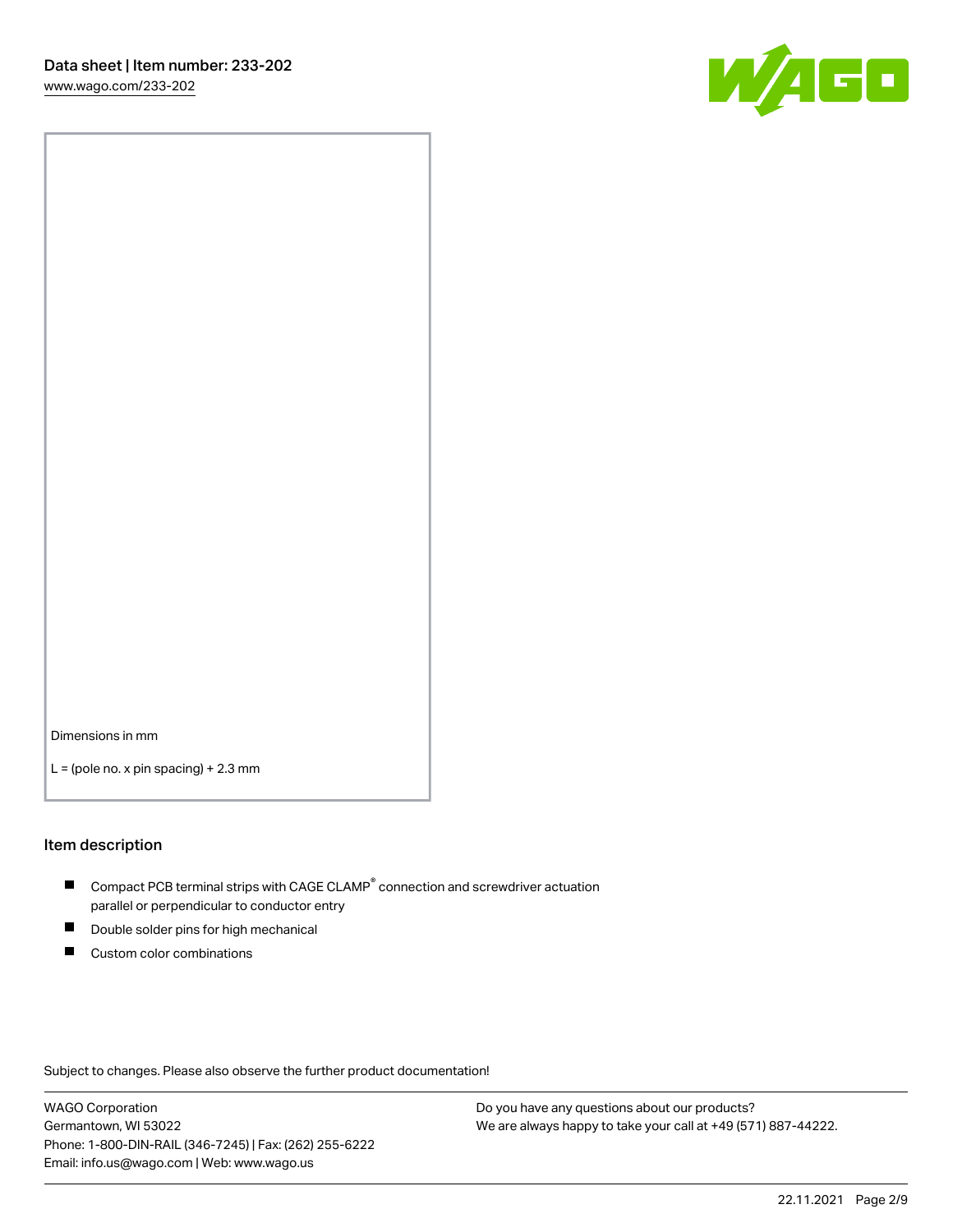

## Data Notes

| Variants: | Other pole numbers                                               |
|-----------|------------------------------------------------------------------|
|           | Other colors                                                     |
|           | Mixed-color PCB connector strips                                 |
|           | Direct marking                                                   |
|           | Other versions (or variants) can be requested from WAGO Sales or |
|           | configured at https://configurator.wago.com/                     |

# Electrical data

## IEC Approvals

| Ratings per                 | IEC/EN 60664-1                                                        |
|-----------------------------|-----------------------------------------------------------------------|
| Rated voltage (III / 3)     | 63 V                                                                  |
| Rated surge voltage (III/3) | $2.5$ kV                                                              |
| Rated voltage (III/2)       | 160 V                                                                 |
| Rated surge voltage (III/2) | $2.5$ kV                                                              |
| Nominal voltage (II/2)      | 320 V                                                                 |
| Rated surge voltage (II/2)  | $2.5$ kV                                                              |
| Rated current               | 6 A                                                                   |
| Legend (ratings)            | $(III / 2)$ $\triangle$ Overvoltage category III / Pollution degree 2 |

# UL Approvals

| Approvals per                  | UL 1059 |
|--------------------------------|---------|
| Rated voltage UL (Use Group B) | 150 V   |
| Rated current UL (Use Group B) |         |

## CSA Approvals

| Approvals per                   | CSA   |
|---------------------------------|-------|
| Rated voltage CSA (Use Group B) | 150 V |
| Rated current CSA (Use Group B) |       |

## Connection data

| Total number of connection points |  |
|-----------------------------------|--|
| Total number of potentials        |  |
| Number of connection types        |  |

Subject to changes. Please also observe the further product documentation!

| <b>WAGO Corporation</b>                                | Do you have any questions about our products?                 |
|--------------------------------------------------------|---------------------------------------------------------------|
| Germantown, WI 53022                                   | We are always happy to take your call at +49 (571) 887-44222. |
| Phone: 1-800-DIN-RAIL (346-7245)   Fax: (262) 255-6222 |                                                               |
| Email: info.us@wago.com   Web: www.wago.us             |                                                               |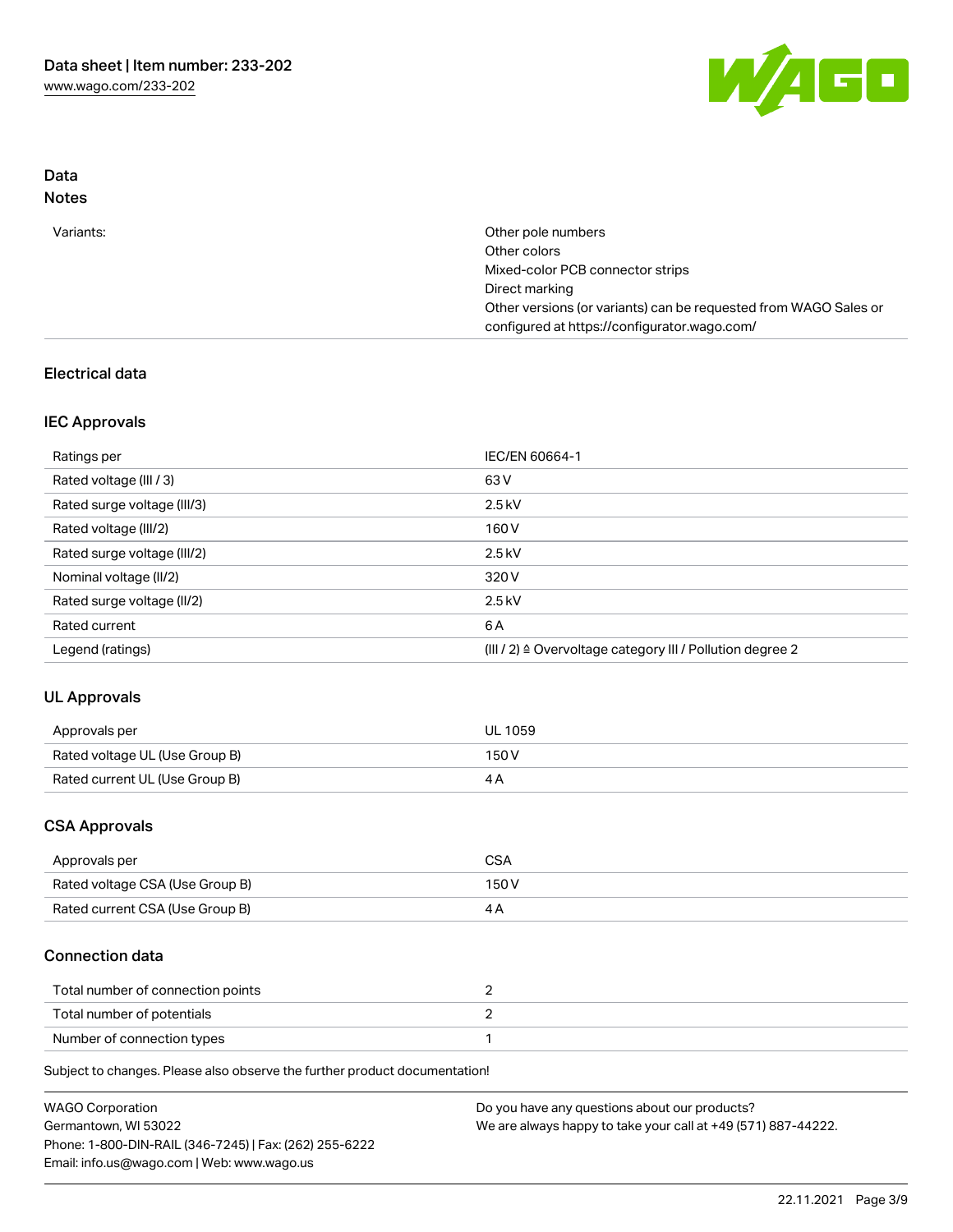[www.wago.com/233-202](http://www.wago.com/233-202)



Number of levels 1

#### Connection 1

| Connection technology                             | CAGE CLAMP                                                                                                                                                                          |
|---------------------------------------------------|-------------------------------------------------------------------------------------------------------------------------------------------------------------------------------------|
| Actuation type                                    | Push-button                                                                                                                                                                         |
| Solid conductor                                   | $0.080.5$ mm <sup>2</sup> / 28  20 AWG                                                                                                                                              |
| Fine-stranded conductor                           | $0.080.5$ mm <sup>2</sup> / 28  20 AWG                                                                                                                                              |
| Fine-stranded conductor; with insulated ferrule   | $0.25 \text{ mm}^2$                                                                                                                                                                 |
| Fine-stranded conductor: with uninsulated ferrule | $0.25 \text{ mm}^2$                                                                                                                                                                 |
| Note (conductor cross-section)                    | Terminating 0.75 mm <sup>2</sup> /18 AWG conductors is possible; however<br>insulation diameter allows only every other clamping unit to be<br>terminated with this conductor size. |
| Strip length                                      | $56$ mm $/ 0.20.24$ inch                                                                                                                                                            |
| Conductor connection direction to PCB             | 30 <sup>°</sup>                                                                                                                                                                     |
| Number of poles                                   | $\overline{2}$                                                                                                                                                                      |

# Physical data

| Pin spacing                          | 2.5 mm / 0.098 inch      |
|--------------------------------------|--------------------------|
| Width                                | 7.3 mm / 0.287 inch      |
| Height                               | 19.5 mm / 0.768 inch     |
| Height from the surface              | 15.5 mm / 0.61 inch      |
| Depth                                | 13.9 mm / 0.547 inch     |
| Solder pin length                    | 4 mm                     |
| Solder pin dimensions                | $0.5 \times 0.75$ mm     |
| Drilled hole diameter with tolerance | 1.1 <sup>(+0.1)</sup> mm |

## PCB contact

| PCB Contact                         | THT                                      |
|-------------------------------------|------------------------------------------|
| Solder pin arrangement              | over the entire terminal strip (in-line) |
| Number of solder pins per potential |                                          |

## Material data

| Color               | gray             |
|---------------------|------------------|
| Material group      |                  |
| Insulation material | Polyamide (PA66) |
|                     |                  |

Subject to changes. Please also observe the further product documentation!

| <b>WAGO Corporation</b>                                | Do you have any questions about our products?                 |
|--------------------------------------------------------|---------------------------------------------------------------|
| Germantown, WI 53022                                   | We are always happy to take your call at +49 (571) 887-44222. |
| Phone: 1-800-DIN-RAIL (346-7245)   Fax: (262) 255-6222 |                                                               |
| Email: info.us@wago.com   Web: www.wago.us             |                                                               |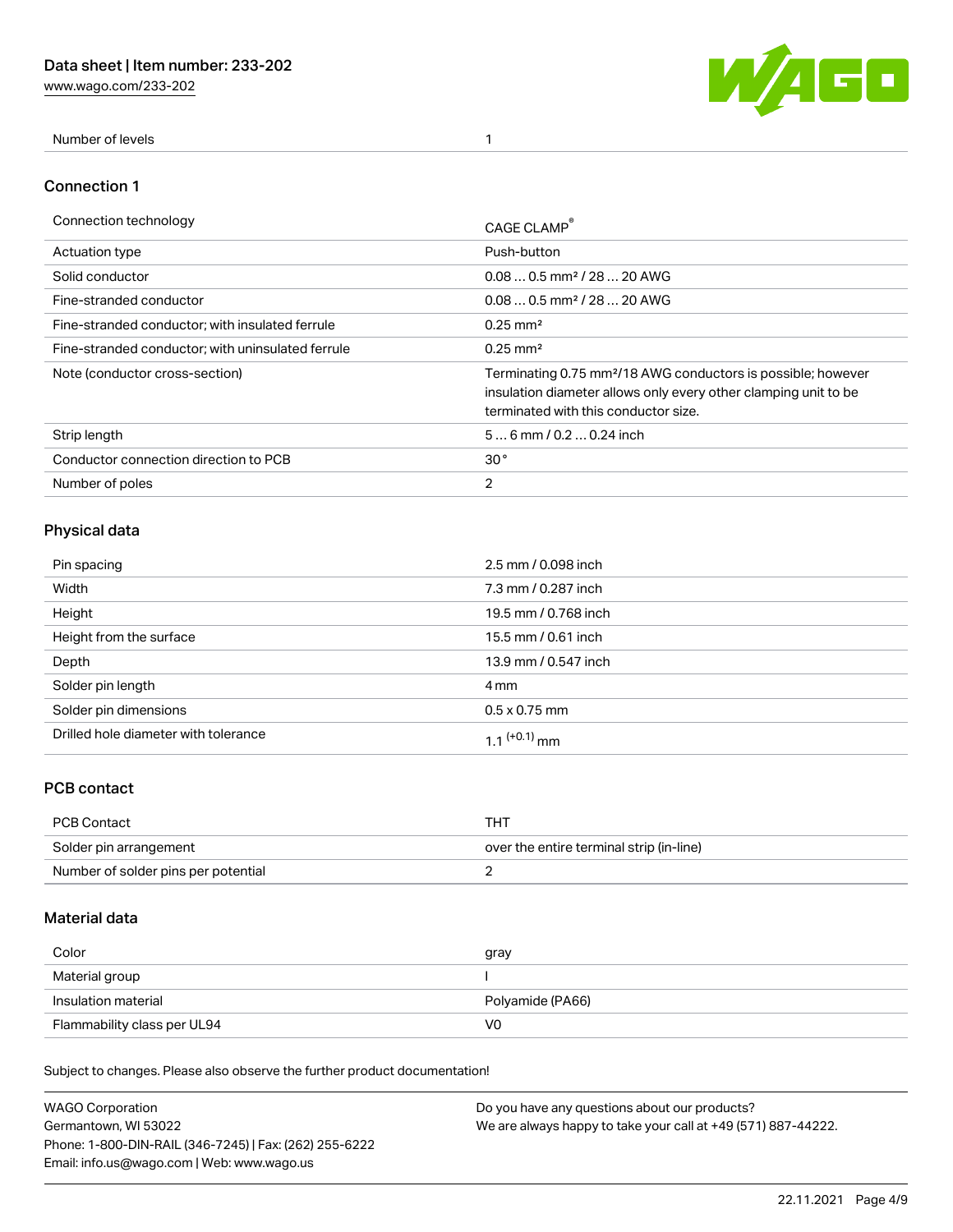# Data sheet | Item number: 233-202

[www.wago.com/233-202](http://www.wago.com/233-202)



| Clamping spring material | Chrome nickel spring steel (CrNi)       |
|--------------------------|-----------------------------------------|
| Contact material         | Electrolytic copper ( $E_{\text{Cu}}$ ) |
| Contact plating          | tin-plated                              |
| Fire load                | $0.016$ MJ                              |
| Weight                   | 0.9 <sub>g</sub>                        |

#### Environmental requirements

| Limit temperature range | $-60+105 °C$ |
|-------------------------|--------------|
|-------------------------|--------------|

#### Commercial data

| Product Group         | 4 (Printed Circuit) |
|-----------------------|---------------------|
| PU (SPU)              | 600 (100) Stück     |
| Packaging type        | box                 |
| Country of origin     | CН                  |
| <b>GTIN</b>           | 4045454049423       |
| Customs tariff number | 8536904000          |

### Approvals / Certificates

#### Country specific Approvals

| Logo       | Approval                                                                   | <b>Additional Approval Text</b> | Certificate<br>name       |
|------------|----------------------------------------------------------------------------|---------------------------------|---------------------------|
|            | <b>CCA</b><br>DEKRA Certification B.V.                                     | EN 60998                        | <b>NTR NL</b><br>6946     |
| EMA<br>EUR | <b>CCA</b><br>DEKRA Certification B.V.                                     | EN 60998                        | 2153951.01                |
|            | <b>CCA</b><br>DEKRA Certification B.V.                                     | EN 60947-7-4                    | NTR <sub>NL</sub><br>7786 |
|            | <b>CSA</b><br>DEKRA Certification B.V.                                     | C22.2                           | 1465035                   |
|            | <b>KEMA/KEUR</b><br>DEKRA Certification B.V.                               | EN 60947-7-4                    | 71-111040                 |
|            | Subject to changes. Please also observe the further product documentation! |                                 |                           |

WAGO Corporation Germantown, WI 53022 Phone: 1-800-DIN-RAIL (346-7245) | Fax: (262) 255-6222 Email: info.us@wago.com | Web: www.wago.us

Do you have any questions about our products? We are always happy to take your call at +49 (571) 887-44222.

certificate in the contraction of the contraction of the contraction of the contraction of the contraction of the contraction of the contraction of the contraction of the contraction of the contraction of the contraction o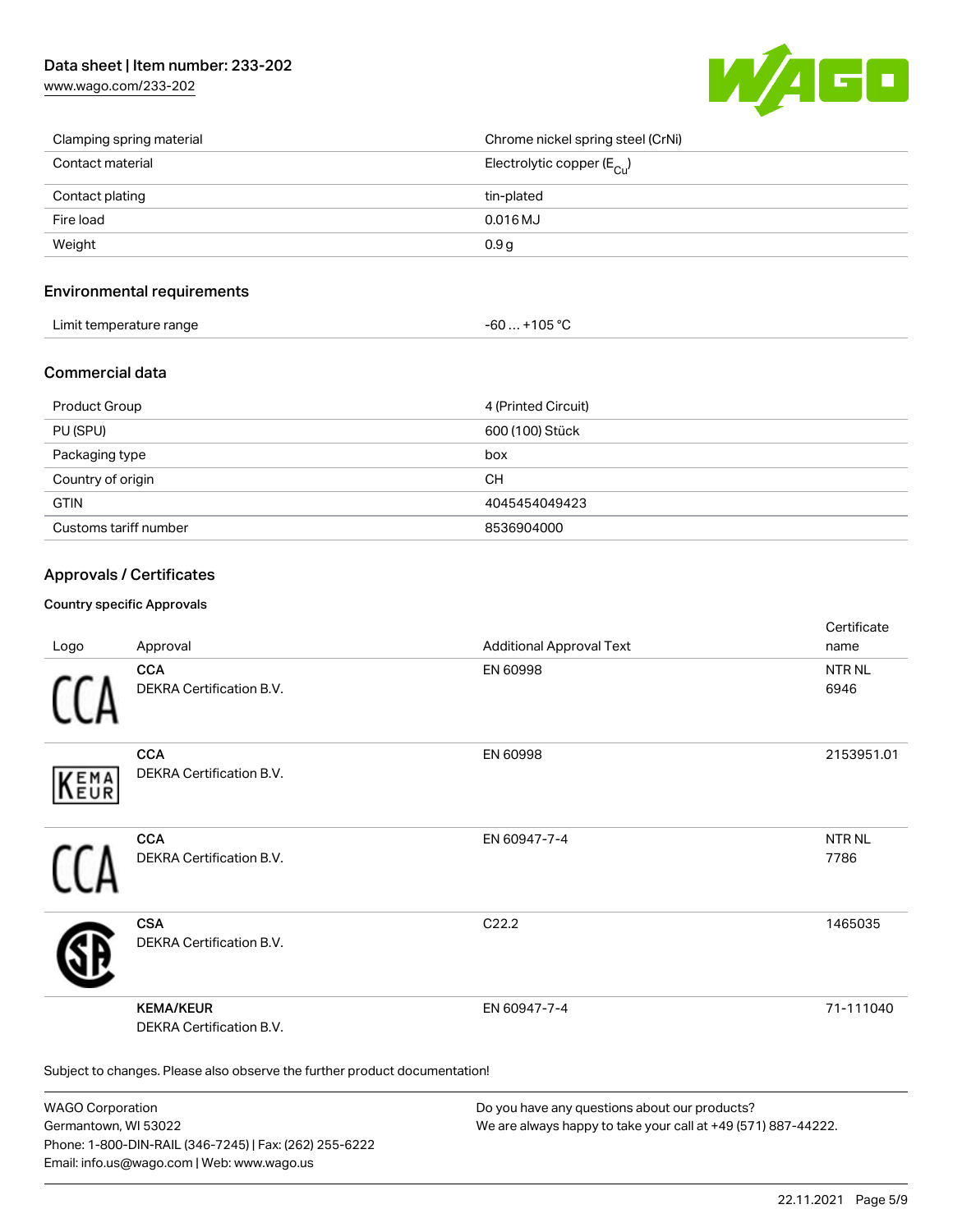



#### Ship Approvals

|               |                                        |                                 | Certificate |
|---------------|----------------------------------------|---------------------------------|-------------|
| Logo          | Approval                               | <b>Additional Approval Text</b> | name        |
| ABS.          | <b>ABS</b>                             |                                 | $19 -$      |
|               | American Bureau of Shipping            |                                 | HG1869876-  |
|               |                                        |                                 | <b>PDA</b>  |
|               |                                        |                                 |             |
|               | <b>BV</b>                              | <b>IEC 60998</b>                | 11915/D0    |
|               | Bureau Veritas S.A.                    |                                 | <b>BV</b>   |
|               |                                        |                                 |             |
| <b>BUREAU</b> |                                        |                                 |             |
|               | <b>DNV GL</b>                          | $\overline{\phantom{a}}$        | TAE000016Z  |
|               |                                        |                                 |             |
|               | Det Norske Veritas, Germanischer Lloyd |                                 |             |
|               |                                        |                                 |             |
| UL-Approvals  |                                        |                                 |             |
|               |                                        |                                 | Certificate |

|      |                                     |                          | ---------- |
|------|-------------------------------------|--------------------------|------------|
| Logo | Approval                            | Additional Approval Text | name       |
| o    | UL<br>UL International Germany GmbH | <b>UL 1059</b>           | E45172     |

### Optional accessories

| Tools                |                                                                                                        |                                                               |                                  |  |
|----------------------|--------------------------------------------------------------------------------------------------------|---------------------------------------------------------------|----------------------------------|--|
|                      | Operating tool                                                                                         |                                                               |                                  |  |
|                      | Item no.: 210-648                                                                                      |                                                               |                                  |  |
|                      | Operating tool; Blade: 2.5 x 0.4 mm; with a partially insulated shaft; angled; short                   |                                                               | www.wago.com/210-648             |  |
|                      | Item no.: 210-719                                                                                      |                                                               |                                  |  |
|                      | Operating tool; Blade: 2.5 x 0.4 mm; with a partially insulated shaft                                  |                                                               | www.wago.com/210-719             |  |
|                      | Marking accessories                                                                                    |                                                               |                                  |  |
|                      | Marking strip                                                                                          |                                                               |                                  |  |
|                      | Item no.: 210-331/250-207                                                                              |                                                               |                                  |  |
|                      | Marking strips; as a DIN A4 sheet; MARKED; 1-48 (100x); Height of marker strip: 2.3 mm/0.091 in; Strip |                                                               | www.wago.com/210-331<br>/250-207 |  |
|                      | length 182 mm; Horizontal marking; Self-adhesive; white                                                |                                                               |                                  |  |
|                      | Item no.: 210-331/250-202                                                                              |                                                               |                                  |  |
|                      | Marking strips; as a DIN A4 sheet; MARKED; 1-16 (400x); Height of marker strip: 2.3 mm/0.091 in; Strip |                                                               | www.wago.com/210-331             |  |
|                      | length 182 mm; Horizontal marking; Self-adhesive; white                                                |                                                               | /250-202                         |  |
|                      | Subject to changes. Please also observe the further product documentation!                             |                                                               |                                  |  |
|                      | <b>WAGO Corporation</b>                                                                                | Do you have any questions about our products?                 |                                  |  |
| Germantown, WI 53022 |                                                                                                        | We are always happy to take your call at +49 (571) 887-44222. |                                  |  |
|                      | Phone: 1-800-DIN-RAIL (346-7245)   Fax: (262) 255-6222                                                 |                                                               |                                  |  |
|                      | Email: info.us@wago.com   Web: www.wago.us                                                             |                                                               |                                  |  |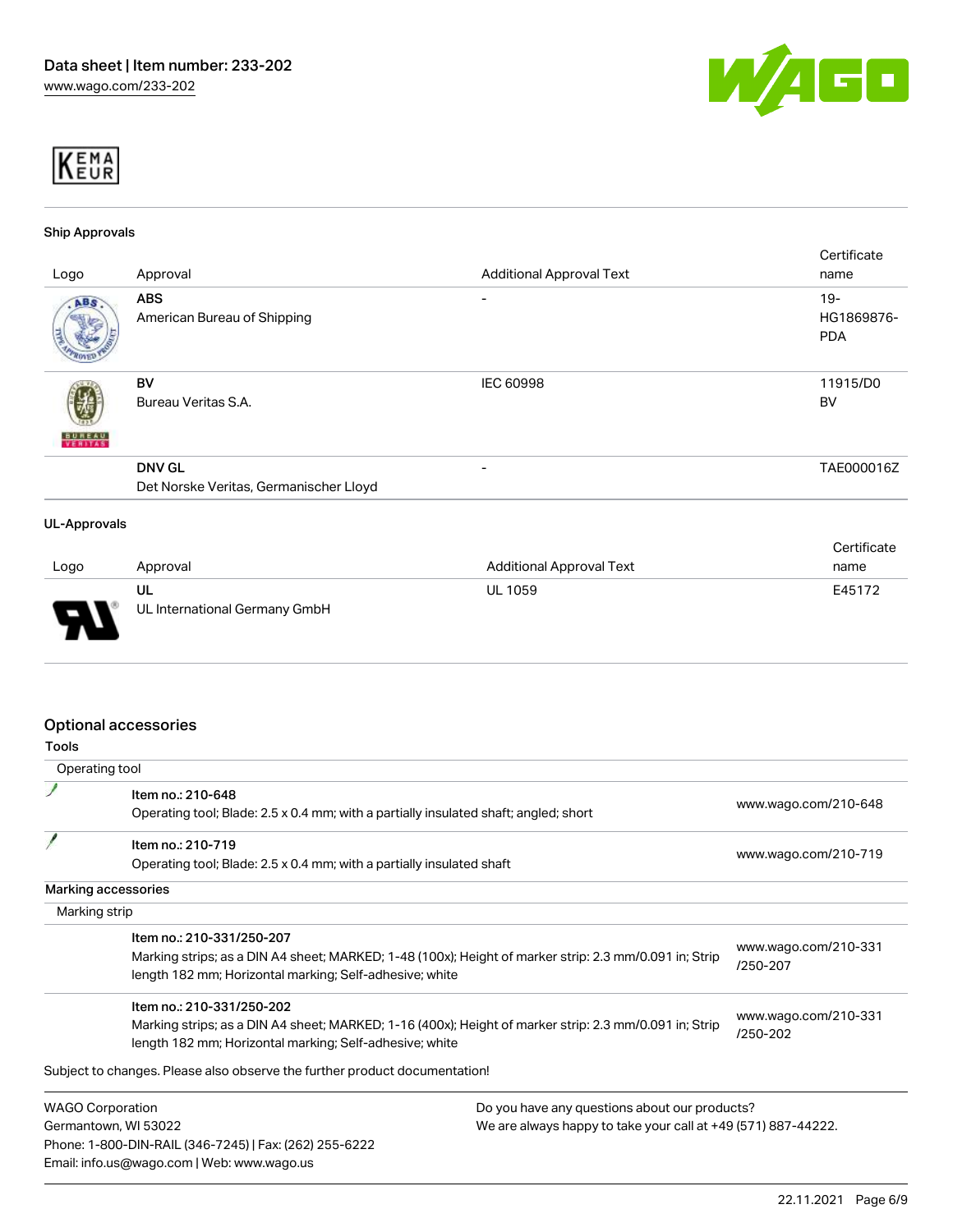[www.wago.com/233-202](http://www.wago.com/233-202)



|                 | Item no.: 210-331/254-204                                                                               |                                  |
|-----------------|---------------------------------------------------------------------------------------------------------|----------------------------------|
|                 | Marking strips; as a DIN A4 sheet; MARKED; 17-32 (400x); Height of marker strip: 2.3 mm/0.091 in; Strip | www.wago.com/210-331<br>/254-204 |
|                 | length 182 mm; Horizontal marking; Self-adhesive; white                                                 |                                  |
|                 | Item no.: 210-331/250-204                                                                               |                                  |
|                 | Marking strips; as a DIN A4 sheet; MARKED; 17-32 (400x); Height of marker strip: 2.3 mm/0.091 in; Strip | www.wago.com/210-331<br>/250-204 |
|                 | length 182 mm; Horizontal marking; Self-adhesive; white                                                 |                                  |
|                 | Item no.: 210-331/254-206                                                                               |                                  |
|                 | Marking strips; as a DIN A4 sheet; MARKED; 33-48 (400x); Height of marker strip: 2.3 mm/0.091 in; Strip | www.wago.com/210-331             |
|                 | length 182 mm; Horizontal marking; Self-adhesive; white                                                 | /254-206                         |
|                 | Item no.: 210-331/250-206                                                                               |                                  |
|                 | Marking strips; as a DIN A4 sheet; MARKED; 33-48 (400x); Height of marker strip: 2.3 mm/0.091 in; Strip | www.wago.com/210-331             |
|                 | length 182 mm; Horizontal marking; Self-adhesive; white                                                 | /250-206                         |
|                 | Item no.: 210-331/254-202                                                                               |                                  |
|                 | Marking strips; as a DIN A4 sheet; MARKED; 1-16 (400x); Height of marker strip: 2.3 mm/0.091 in; Strip  | www.wago.com/210-331             |
|                 | length 182 mm; Horizontal marking; Self-adhesive; white                                                 | $/254 - 202$                     |
|                 | Item no.: 210-331/254-207                                                                               |                                  |
|                 | Marking strips; as a DIN A4 sheet; MARKED; 1-48 (100x); Height of marker strip: 2.3 mm/0.091 in; Strip  | www.wago.com/210-331<br>/254-207 |
|                 | length 182 mm; Horizontal marking; Self-adhesive; white                                                 |                                  |
| <b>Ferrules</b> |                                                                                                         |                                  |
| Ferrule         |                                                                                                         |                                  |
|                 | Item no.: 216-131                                                                                       | www.wago.com/216-131             |
|                 | Ferrule; Sleeve for 0.25 mm <sup>2</sup> / AWG 24; uninsulated; electro-tin plated; silver-colored      |                                  |
|                 | Item no.: 216-151                                                                                       | www.wago.com/216-151             |
|                 | Ferrule; Sleeve for 0.25 mm <sup>2</sup> / AWG 24; uninsulated; electro-tin plated                      |                                  |
|                 | Item no.: 216-301                                                                                       |                                  |
|                 | Ferrule; Sleeve for 0.25 mm <sup>2</sup> / AWG 24; insulated; electro-tin plated; yellow                | www.wago.com/216-301             |
|                 | Item no.: 216-321                                                                                       |                                  |
|                 | Ferrule; Sleeve for 0.25 mm <sup>2</sup> / AWG 24; insulated; electro-tin plated; yellow                | www.wago.com/216-321             |
|                 |                                                                                                         |                                  |

## Downloads

## Documentation

#### Additional Information

| Technical explanations | 2019 Apr 3 | pdf<br>2.0 MB   | Download |
|------------------------|------------|-----------------|----------|
|                        |            | pdf<br>125.0 kB | Download |

# CAD files

Subject to changes. Please also observe the further product documentation!

| <b>WAGO Corporation</b>                                | Do you have any questions about our products?                 |
|--------------------------------------------------------|---------------------------------------------------------------|
| Germantown, WI 53022                                   | We are always happy to take your call at +49 (571) 887-44222. |
| Phone: 1-800-DIN-RAIL (346-7245)   Fax: (262) 255-6222 |                                                               |
| Email: info.us@wago.com   Web: www.wago.us             |                                                               |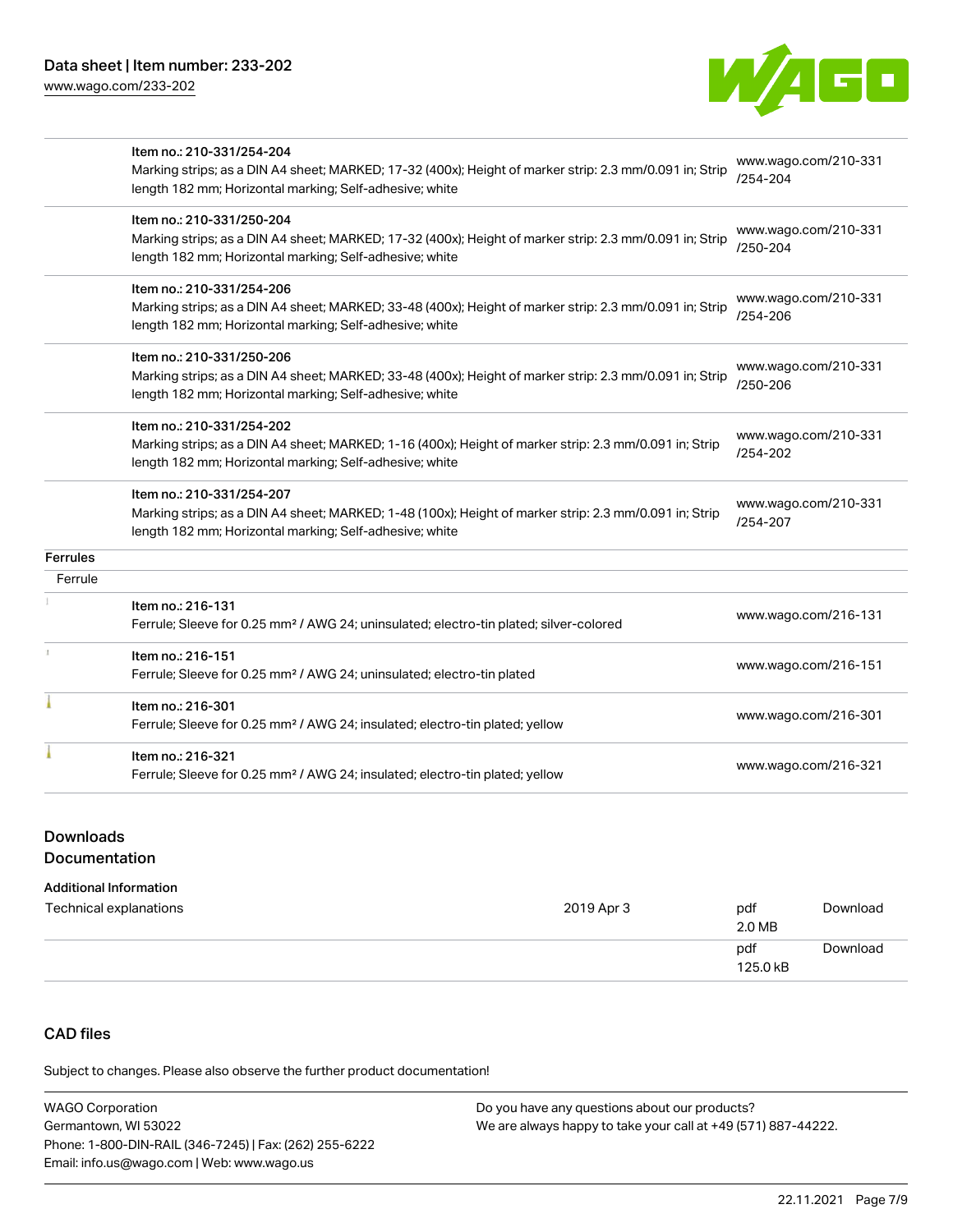# Data sheet | Item number: 233-202

[www.wago.com/233-202](http://www.wago.com/233-202)

#### CAE data



| EPLAN Data Portal 233-202                                                                                                                                              | <b>URL</b> | Download |
|------------------------------------------------------------------------------------------------------------------------------------------------------------------------|------------|----------|
| ZUKEN Portal 233-202                                                                                                                                                   | <b>URL</b> | Download |
| <b>PCB Design</b>                                                                                                                                                      |            |          |
| Symbol and Footprint 233-202                                                                                                                                           | <b>URL</b> | Download |
| CAx data for your PCB design, consisting of "schematic symbols and PCB footprints",<br>allow easy integration of the WAGO component into your development environment. |            |          |
| Supported formats:                                                                                                                                                     |            |          |
| ш<br>Accel EDA 14 & 15                                                                                                                                                 |            |          |
| ш<br>Altium 6 to current version                                                                                                                                       |            |          |
| ш<br>Cadence Allegro                                                                                                                                                   |            |          |
| Ш<br>DesignSpark                                                                                                                                                       |            |          |
| ш<br>Eagle Libraries                                                                                                                                                   |            |          |
| ш<br>KiCad                                                                                                                                                             |            |          |
| ш<br><b>Mentor Graphics BoardStation</b>                                                                                                                               |            |          |
| ш<br>Mentor Graphics Design Architect                                                                                                                                  |            |          |
| ш<br>Mentor Graphics Design Expedition 99 and 2000                                                                                                                     |            |          |
| ш<br>OrCAD 9.X PCB and Capture                                                                                                                                         |            |          |
| PADS PowerPCB 3, 3.5, 4.X, and 5.X<br>ш                                                                                                                                |            |          |
| ш<br>PADS PowerPCB and PowerLogic 3.0                                                                                                                                  |            |          |
| Ш<br>PCAD 2000, 2001, 2002, 2004, and 2006                                                                                                                             |            |          |
| L<br>Pulsonix 8.5 or newer                                                                                                                                             |            |          |
| ш<br><b>STL</b>                                                                                                                                                        |            |          |
| 3D STEP<br>۰                                                                                                                                                           |            |          |
| <b>TARGET 3001!</b><br>L                                                                                                                                               |            |          |
| ш<br>View Logic ViewDraw                                                                                                                                               |            |          |
| Quadcept                                                                                                                                                               |            |          |
| Zuken CadStar 3 and 4                                                                                                                                                  |            |          |
| Ш<br>Zuken CR-5000 and CR-8000                                                                                                                                         |            |          |
| PCB Component Libraries (EDA), PCB CAD Library Ultra Librarian                                                                                                         |            |          |
| CAD data                                                                                                                                                               |            |          |
| 2D/3D Models 233-202                                                                                                                                                   | <b>URL</b> | Download |
| Subject to changes. Please also observe the further product documentation!                                                                                             |            |          |

WAGO Corporation Germantown, WI 53022 Phone: 1-800-DIN-RAIL (346-7245) | Fax: (262) 255-6222 Email: info.us@wago.com | Web: www.wago.us